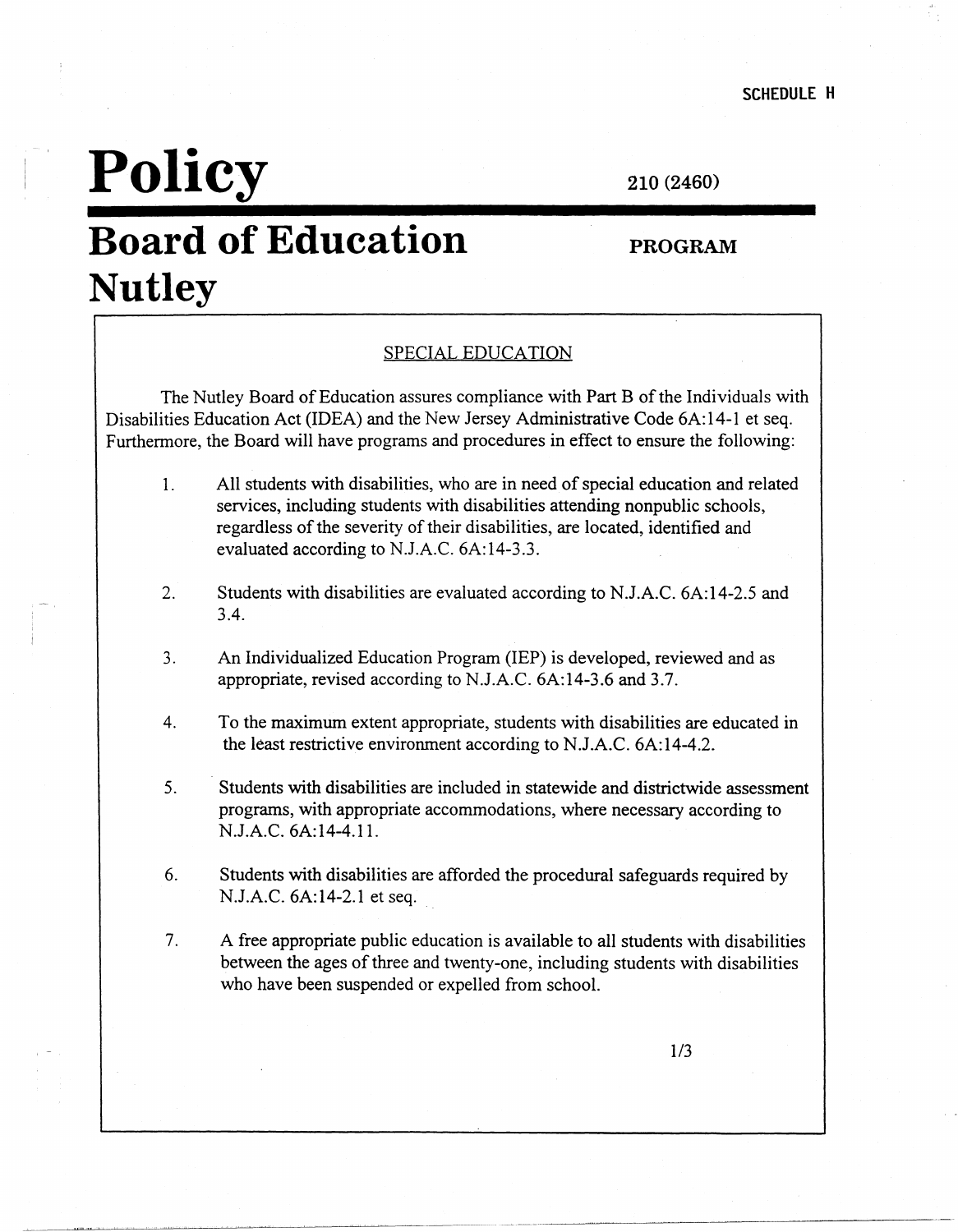# **Policy**

### **Board of Education Nutley**

**210 (2460)** 

### **PROGRAM**

- a. The obligation to make a free, appropriate public education available to each eligible student begins no later than the student's third birthday, and that an IEP is in effect for the student by that date;
- b. A free, appropriate public education is available to any student with a disability who needs special education and related services, even though the student is advancing from grade to grade; and
- c. The services and placement needed by each student with a disability to receive a free, appropriate public education are based on the student's unique needs and not on the student's disability.
- 8. Children with disabilities participating in Early Intervention Programs (EIP) assisted under IDEA Part C who will participate in preschool programs under this chapter experience a smooth transition, and that an IEP has been developed and is being implemented according to N.J.A.C. 6A:14-3.3 (e).
- 9. Full educational opportunity to all students with disabilities is provided.
- 10. The compilation, maintenance, access to and confidentiality of student records are in accordance with N.J.A.C. 6:3-6.
- 11. Provision is made for the participation of students with disabilities who are placed by their parents (s) or legal guardian (s) in nonpublic schools according to N.J.A.C. 6A:14-6.l and 6.2.
- 12. Students with disabilities who are placed in private schools by the district Board are provided special education and related services at no cost to their parent(s) or legal guardian (s) according to N.J.A.C. 6A:14-l.1 (d) and N.J.A.C. 6A:14-7.5 (b)3.

2/3